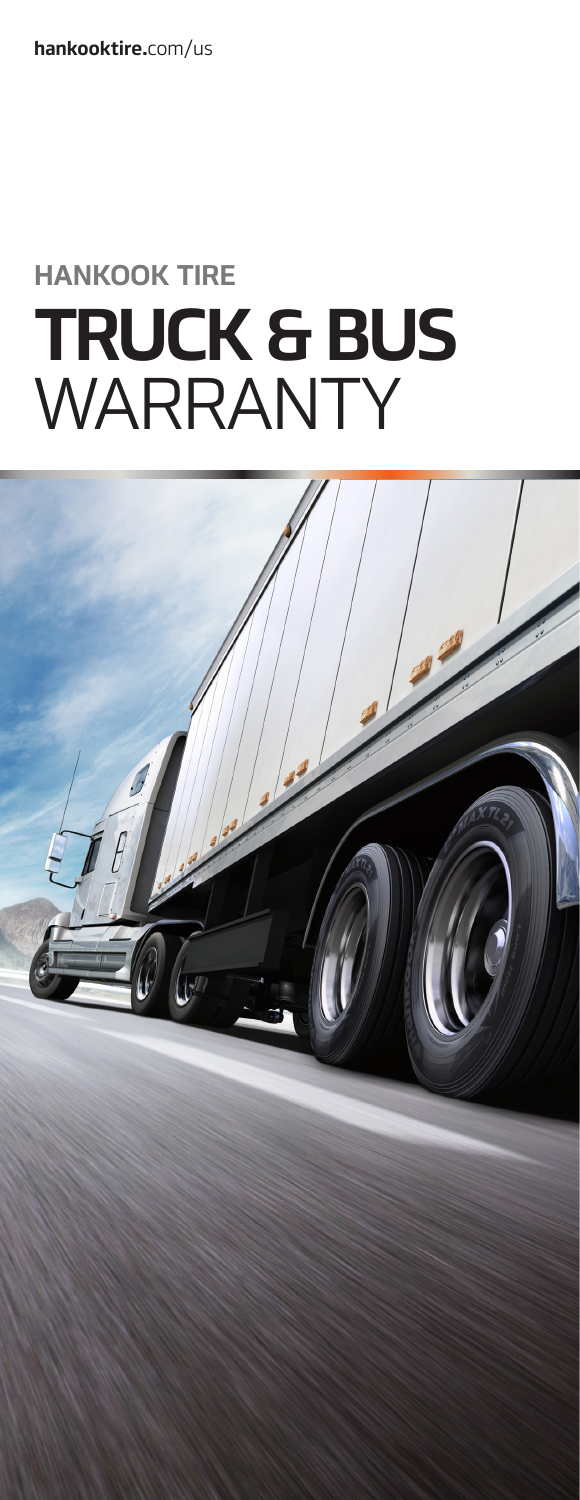# **WARRANTY TERMS**

This limited warranty applies to the original purchaser of any new tire manufactured by HANKOOK Tire Co., Ltd bearing Department of Transportation prescribed tire identification numbers. Eligible tires shall be used on the vehicle on which they were originally installed according to the vehicle manufacturer's or Hankook's recommendation. This warranty applies if all following qualification requirements are met:

- The tire was purchased after January 1, 2018.
- **•**  The tire is a size, load rating and speed rating equal to or greater than that recommended by the vehicle manufacturer.
- The tire has not become unserviceable due to a condition listed under WHAT IS NOT COVERED

## **WHAT IS WARRANTED AND FOR HOW LONG**

Should any tire covered by this limited warranty become unusable due to a workmanship or material related condition during its usable tread life (more than 2/32<sup>nds</sup> remaining tread), Hankook will give a credit on the following conditions:

- 1. During the first  $2/32^{nds}$  of the original usable tread and one year from date of purchase: Tire will be replaced with a comparable new Hankook produced tire free of charge. Applicable taxes on the new tire and cost of mounting, balancing and any other charges in connection with the replacement of the tire are required to be paid by the owner.
- 2. After the first  $2/32<sub>nds</sub>$  of the original usable tread or after one year from date of purchase, whichever occurs first: The amount of the credit will be determined by multiplying the pre-determined adjustment price for the tire (excluding taxes) by the percentage of original tread depth remaining on the tire.
- Free replacement workmanship warranty is not applicable to snow tires.

## **WHAT IS NOT COVERED**

This limited warranty does not apply to tires which are being serviced under the following conditions:

- **•**  Outside of the Continental United States.
- **•**  Willful Abuse / Collision / Wreck / Fire.
- Continued use while flat or severe under/over inflation.
- Road Hazards including without limitation, puncture, cut, impact break, stone drill, bruise, bulge, snag, collision.
- Premature or irregular wear due to vehicle mechanical reason.
- Conditions resulting from without limitation, improper mounting/demounting, under inflation, improper tire size, improper repair, defect in vehicle, abuse.
- Ozone or weather cracking on tires over four (4) years old from the date of manufacture.
- Ride disturbance complaints after 2/32<sup>nds</sup> tread wear or 1 year from date of purchase, whichever occurs first.
- With less than 2/32<sup>nds</sup> remaining depth.
- With the serial number cut or buffed.
- **Racing and Misapplication.**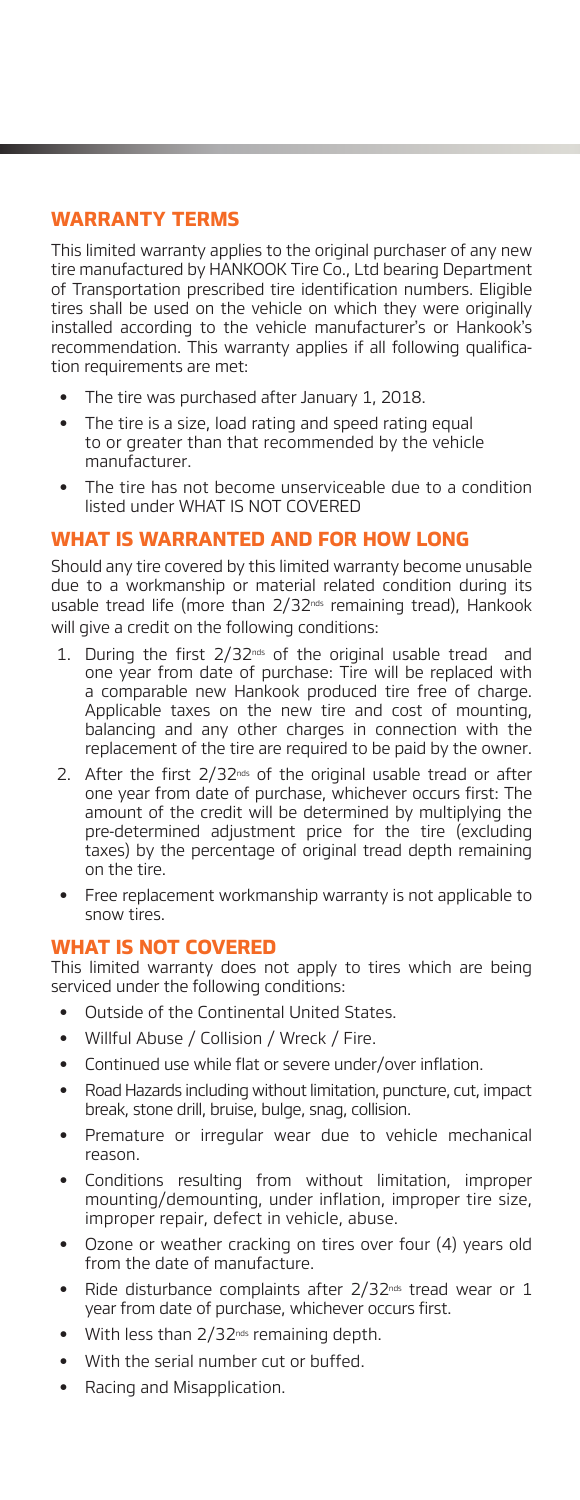- Tires 6 years or older from the date of manufacture or 6 years or older from the date of purchase.
- Loss of time or use, inconvenience or any incidental or consequential damage.
- Note: Consequential damage mentioned above may not apply to you based on States limitation.

## **OWNER'S GENERAL OBLIGATION**

In order to be eligible for HANKOOK's limited warranty program, the owner must observe the following:

- Present the tire to an authorized Hankook dealer in the Continental United States of America.
- Submit or present a copy of the original purchase receipt.
- Complete and sign a Hankook Claim Form which is available at any authorized dealer.
- End users should complete the warranty card which is available at authorized Hankook dealers for tread wear mileage warranty and mail it to Hankook Tire America Corp. (333 Commerce St. Suite 600 Nashville, TN 37201. Attn: Technical Department) within 30 days from the date of purchase.
- If the tire owner abuses the tires by failing to do the following, but not limited to observe safety warnings, maintain proper inflation pressure, maintain vehicle alignment and tire rotation, expected tire performance or life may not be achieved and your safety cannot be ensured.

## **CASING WARRANTY**

- 1. Casing of Hankook steel radial truck & bus tires are warranted when tire becomes unserviceable or unretreaded due to factors within manufacturer's condition, Hankook will provide predetermined casing allowance.
- 2. Casing warranty is valid through the 2nd retreaded life for six (6) years from the date of manufacture. (AL11, AL07+, DL11 casing warranty is valid through unlimited retreads for seven (7) years from the date of manufacture).
- 3.  $*$  e<sup>3</sup> WIDe (DL07 & TL07) casing warranty valid through the 3<sup>rd</sup> retread for six (6) years from date of manufacture.
- 4. Retreading allowance is warranted for some limited products besides casing policy based upon remaining casing allowance.
- 5. Tires used in mining & logging service are not covered under this warranty.
- 6. Casing & retreading allowance in the following section.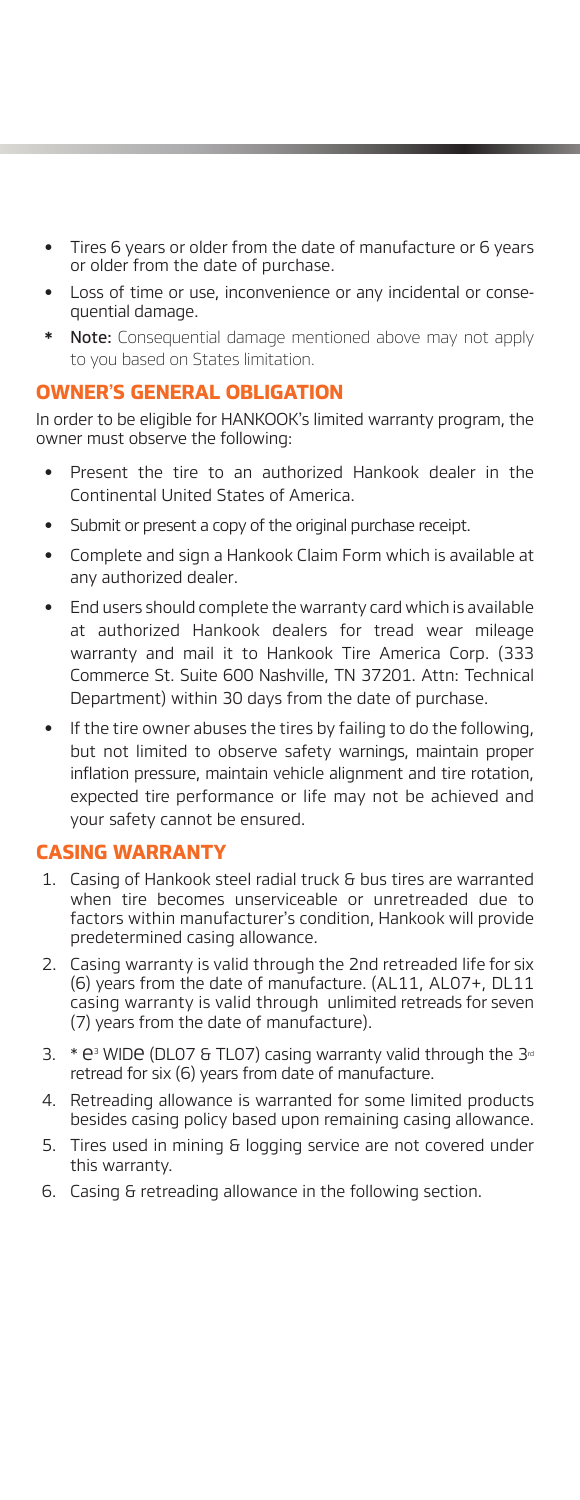# **CASING ALLOWANCE**

#### i. Eligible Patterns & Sizes:

- AL07+, AL11, & DL11
- 295/75R22.5, 285/75R24.5, 11R22.5, 11R24.5

| <b>New</b> | 4 I F | NTO. |
|------------|-------|------|
|            |       |      |

\*Same allowance for subsequent retreads after 3rd.

#### ii. Eligible Patterns & Sizes:

- DL07, TL07
- 445/50R22.5

| <b>New</b> | œ | 2nd | łТ |
|------------|---|-----|----|
| ' ⊾        |   |     |    |

#### iii. Eligible Sizes:

- 11R22.5, 11R24.5, 255/70R22.5, 275/70R22.5
- 295/75R22.5, 315/80R22.5, 285/75R24.5
- 385/65R22.5, 425/65R22.5, 445/65R22.5

| New | e Innis. | ïΠ                       |
|-----|----------|--------------------------|
|     |          | $\overline{\phantom{a}}$ |

#### iv. Eligible Sizes:

- 9.00R20, 10.00R20, 11.00R20, 12.00R20
- 12.00R24, 10R22.5, 12R22.5

| <b>New</b> | Millin |                          |
|------------|--------|--------------------------|
|            |        | $\overline{\phantom{a}}$ |

#### v. Eligible Sizes:

- 215/75R17.5, 235/75R17.5, 8R19.5
- 22570R19.5, 245/70R19.5, 265/70R19.5

| $\sim$ |  |                          |
|--------|--|--------------------------|
|        |  | $\overline{\phantom{a}}$ |

# **RETREAD ALLOWANCE**

| <b>Tread Depth Remaining</b><br>(Inches) | <b>Total Allowance Retreaded Tires</b><br>(Retread Allowance +<br><b>Casing Allowance</b> ) |
|------------------------------------------|---------------------------------------------------------------------------------------------|
| More than $14/32$                        | \$45.00 + Casing Allowance                                                                  |
| 8/32 to 14/32                            | \$30.00 + Casing Allowance                                                                  |
| Less than 8/32                           | Casing Allowance Only                                                                       |

- For 19.5 inches or smaller sizes, only casing allowances warranted.
- Tires used in mining and logging service are not covered under this warranty.